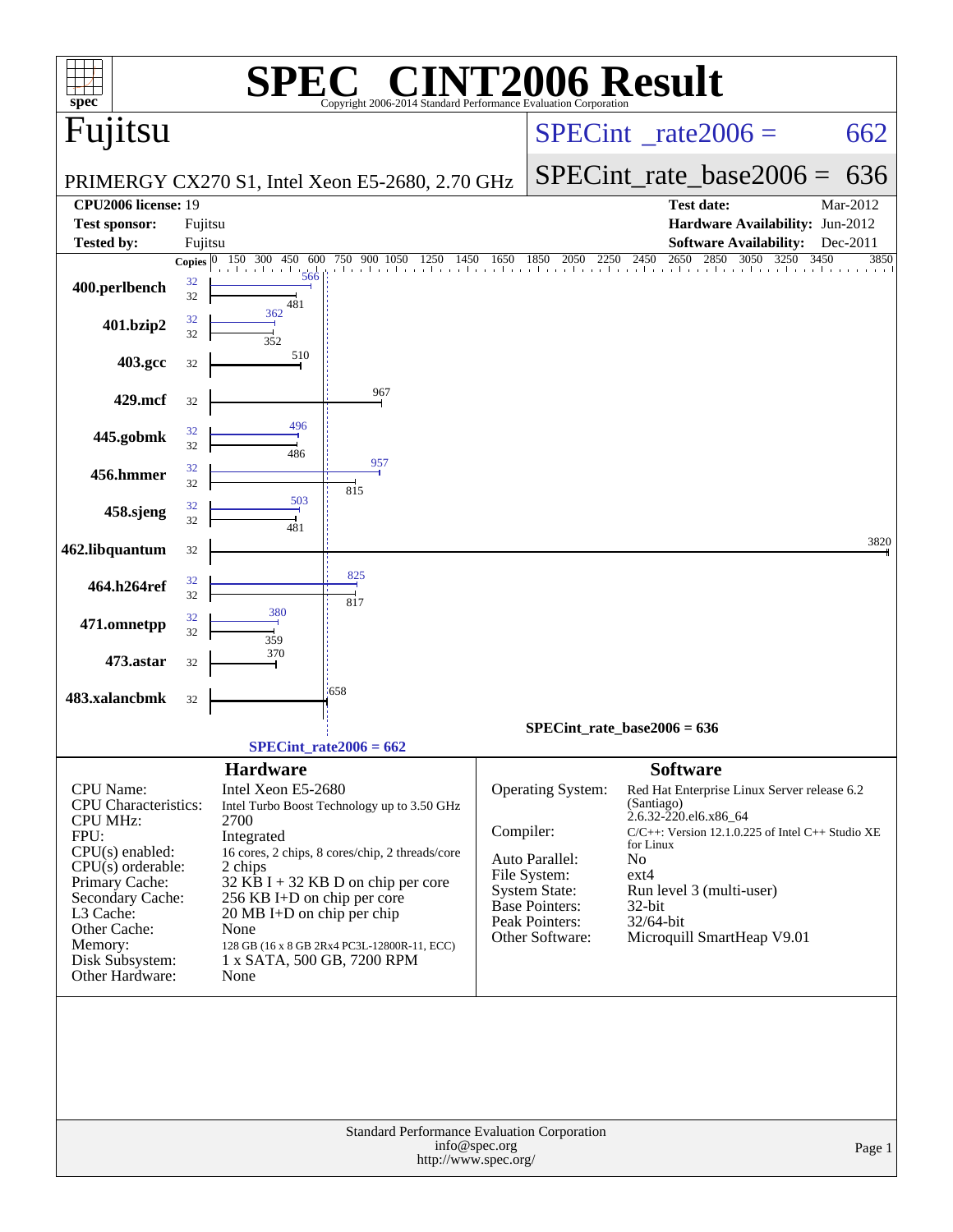

# **[SPEC CINT2006 Result](http://www.spec.org/auto/cpu2006/Docs/result-fields.html#SPECCINT2006Result)**

# Fujitsu

## SPECint rate  $2006 = 662$

PRIMERGY CX270 S1, Intel Xeon E5-2680, 2.70 GHz

[SPECint\\_rate\\_base2006 =](http://www.spec.org/auto/cpu2006/Docs/result-fields.html#SPECintratebase2006) 636 **[CPU2006 license:](http://www.spec.org/auto/cpu2006/Docs/result-fields.html#CPU2006license)** 19 **[Test date:](http://www.spec.org/auto/cpu2006/Docs/result-fields.html#Testdate)** Mar-2012

**[Test sponsor:](http://www.spec.org/auto/cpu2006/Docs/result-fields.html#Testsponsor)** Fujitsu **[Hardware Availability:](http://www.spec.org/auto/cpu2006/Docs/result-fields.html#HardwareAvailability)** Jun-2012 **[Tested by:](http://www.spec.org/auto/cpu2006/Docs/result-fields.html#Testedby)** Fujitsu **[Software Availability:](http://www.spec.org/auto/cpu2006/Docs/result-fields.html#SoftwareAvailability)** Dec-2011

#### **[Results Table](http://www.spec.org/auto/cpu2006/Docs/result-fields.html#ResultsTable)**

|                    | <b>Base</b>                                                                                              |                |       |                |       |                |            | <b>Peak</b>   |                |              |                |              |                |              |
|--------------------|----------------------------------------------------------------------------------------------------------|----------------|-------|----------------|-------|----------------|------------|---------------|----------------|--------------|----------------|--------------|----------------|--------------|
| <b>Benchmark</b>   | <b>Copies</b>                                                                                            | <b>Seconds</b> | Ratio | <b>Seconds</b> | Ratio | <b>Seconds</b> | Ratio      | <b>Copies</b> | <b>Seconds</b> | <b>Ratio</b> | <b>Seconds</b> | <b>Ratio</b> | <b>Seconds</b> | <b>Ratio</b> |
| 400.perlbench      | 32                                                                                                       | 649            | 481   | 649            | 482   | 650            | 481        | 32            | 553            | 566          | 552            | 566          | 553            | 565          |
| 401.bzip2          | 32                                                                                                       | 876            | 352   | 878            | 352   | 874            | 353        | 32            | 853            | 362          | 850            | 363          | 854            | 362          |
| $403.\mathrm{gcc}$ | 32                                                                                                       | 507            | 509   | 504            | 511   | 505            | <b>510</b> | 32            | 507            | 509          | 504            | 511          | 505            | 510          |
| $429$ .mcf         | 32                                                                                                       | 302            | 967   | 302            | 968   | 302            | 966        | 32            | 302            | 967          | 302            | 968          | 302            | 966          |
| $445$ .gobmk       | 32                                                                                                       | 690            | 486   | 691            | 486   | 690            | 486        | 32            | 679            | 495          | 676            | <u>496</u>   | 675            | 497          |
| 456.hmmer          | 32                                                                                                       | 366            | 815   | 365            | 817   | 366            | 815        | 32            | 313            | 953          | 312            | 957          | 312            | 958          |
| $458$ .sjeng       | 32                                                                                                       | 806            | 480   | 804            | 481   | 805            | 481        | 32            | 770            | 503          | 770            | 503          | 769            | 504          |
| 462.libquantum     | 32                                                                                                       | 174            | 3820  | 173            | 3820  | 173            | 3820       | 32            | 174            | 3820         | 173            | 3820         | 173            | 3820         |
| 464.h264ref        | 32                                                                                                       | 868            | 816   | 865            | 819   | 867            | 817        | 32            | 858            | 825          | 859            | 825          | 859            | 825          |
| 471.omnetpp        | 32                                                                                                       | 556            | 360   | 558            | 359   | 557            | 359        | 32            | 527            | 380          | 526            | 380          | 526            | 380          |
| 473.astar          | 32                                                                                                       | 606            | 370   | 612            | 367   | 606            | 371        | 32            | 606            | 370          | 612            | 367          | 606            | 371          |
| 483.xalancbmk      | 32                                                                                                       | 336            | 658   | 335            | 660   | 337            | 656        | 32            | 336            | 658          | 335            | 660          | 337            | 656          |
|                    | Results appear in the order in which they were run. Bold underlined text indicates a median measurement. |                |       |                |       |                |            |               |                |              |                |              |                |              |

#### **[Submit Notes](http://www.spec.org/auto/cpu2006/Docs/result-fields.html#SubmitNotes)**

 The numactl mechanism was used to bind copies to processors. The config file option 'submit' was used to generate numactl commands to bind each copy to a specific processor. For details, please see the config file.

### **[Operating System Notes](http://www.spec.org/auto/cpu2006/Docs/result-fields.html#OperatingSystemNotes)**

 Stack size set to unlimited using "ulimit -s unlimited" Transparent Huge Pages enabled with: echo always > /sys/kernel/mm/redhat\_transparent\_hugepage/enabled runspec command invoked through numactl i.e.: numactl --interleave=all runspec <etc>

### **[General Notes](http://www.spec.org/auto/cpu2006/Docs/result-fields.html#GeneralNotes)**

Environment variables set by runspec before the start of the run: LD\_LIBRARY\_PATH = "/SPECcpu2006/libs/32:/SPECcpu2006/libs/64"

 Binaries compiled on a system with 1x Core i7-860 CPU + 8GB memory using RHEL5.5 This result was measured on the PRIMERGY CX250 S1. The PRIMERGY CX250 S1 and the PRIMERGY CX270 S1 are electronically equivalent. For information about Fujitsu please visit: <http://www.fujitsu.com>

> Standard Performance Evaluation Corporation [info@spec.org](mailto:info@spec.org) <http://www.spec.org/>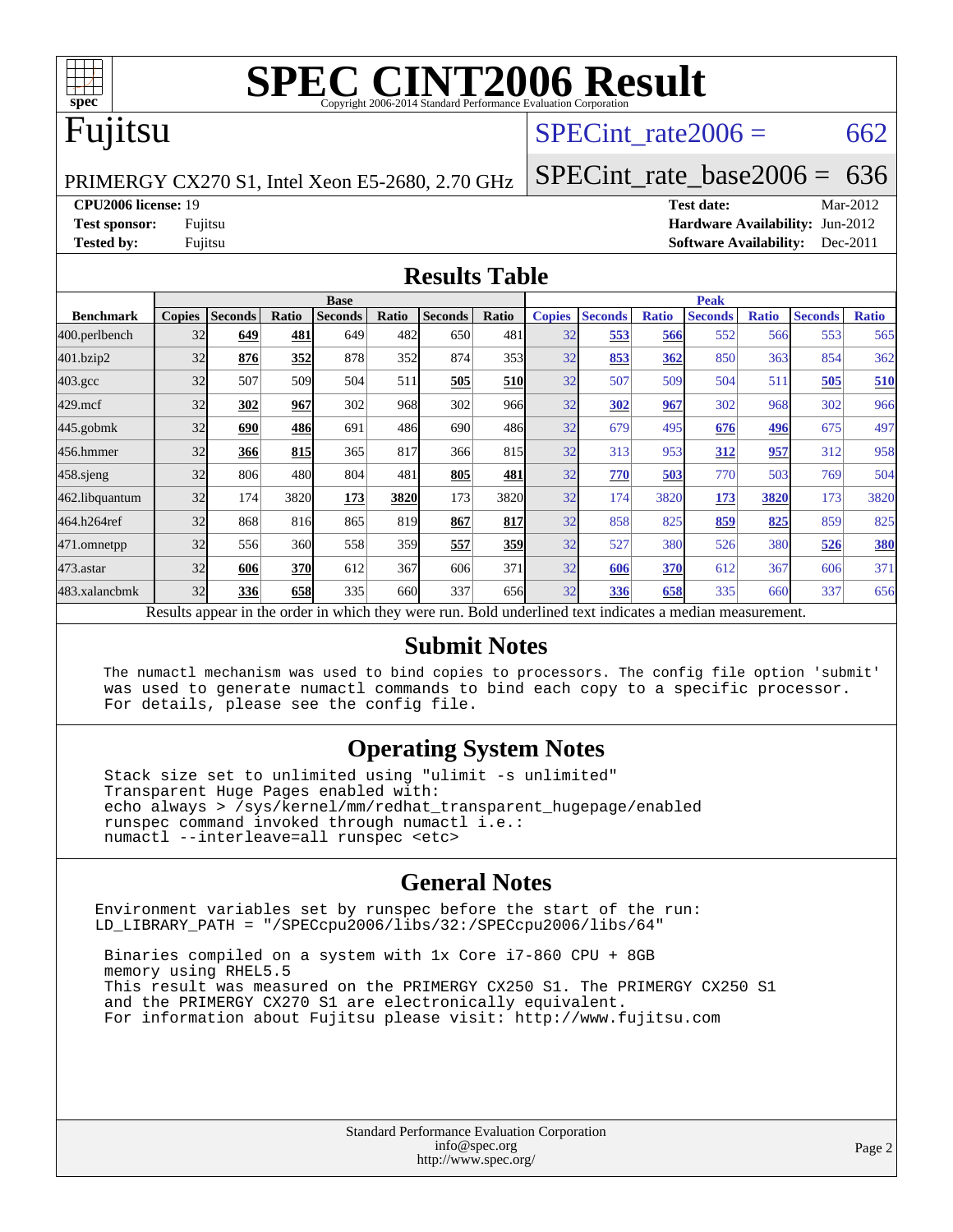

# **[SPEC CINT2006 Result](http://www.spec.org/auto/cpu2006/Docs/result-fields.html#SPECCINT2006Result)**

# Fujitsu

SPECint rate  $2006 = 662$ 

PRIMERGY CX270 S1, Intel Xeon E5-2680, 2.70 GHz

#### **[CPU2006 license:](http://www.spec.org/auto/cpu2006/Docs/result-fields.html#CPU2006license)** 19 **[Test date:](http://www.spec.org/auto/cpu2006/Docs/result-fields.html#Testdate)** Mar-2012

[SPECint\\_rate\\_base2006 =](http://www.spec.org/auto/cpu2006/Docs/result-fields.html#SPECintratebase2006)  $636$ 

**[Test sponsor:](http://www.spec.org/auto/cpu2006/Docs/result-fields.html#Testsponsor)** Fujitsu **[Hardware Availability:](http://www.spec.org/auto/cpu2006/Docs/result-fields.html#HardwareAvailability)** Jun-2012 **[Tested by:](http://www.spec.org/auto/cpu2006/Docs/result-fields.html#Testedby)** Fujitsu **Fugital Example 2011 [Software Availability:](http://www.spec.org/auto/cpu2006/Docs/result-fields.html#SoftwareAvailability)** Dec-2011

# **[Base Compiler Invocation](http://www.spec.org/auto/cpu2006/Docs/result-fields.html#BaseCompilerInvocation)**

[C benchmarks](http://www.spec.org/auto/cpu2006/Docs/result-fields.html#Cbenchmarks):  $\text{icc}$   $-\text{m32}$ 

[C++ benchmarks:](http://www.spec.org/auto/cpu2006/Docs/result-fields.html#CXXbenchmarks) [icpc -m32](http://www.spec.org/cpu2006/results/res2012q3/cpu2006-20120620-23106.flags.html#user_CXXbase_intel_icpc_4e5a5ef1a53fd332b3c49e69c3330699)

## **[Base Portability Flags](http://www.spec.org/auto/cpu2006/Docs/result-fields.html#BasePortabilityFlags)**

 400.perlbench: [-DSPEC\\_CPU\\_LINUX\\_IA32](http://www.spec.org/cpu2006/results/res2012q3/cpu2006-20120620-23106.flags.html#b400.perlbench_baseCPORTABILITY_DSPEC_CPU_LINUX_IA32) 462.libquantum: [-DSPEC\\_CPU\\_LINUX](http://www.spec.org/cpu2006/results/res2012q3/cpu2006-20120620-23106.flags.html#b462.libquantum_baseCPORTABILITY_DSPEC_CPU_LINUX) 483.xalancbmk: [-DSPEC\\_CPU\\_LINUX](http://www.spec.org/cpu2006/results/res2012q3/cpu2006-20120620-23106.flags.html#b483.xalancbmk_baseCXXPORTABILITY_DSPEC_CPU_LINUX)

# **[Base Optimization Flags](http://www.spec.org/auto/cpu2006/Docs/result-fields.html#BaseOptimizationFlags)**

[C benchmarks](http://www.spec.org/auto/cpu2006/Docs/result-fields.html#Cbenchmarks):

[-xSSE4.2](http://www.spec.org/cpu2006/results/res2012q3/cpu2006-20120620-23106.flags.html#user_CCbase_f-xSSE42_f91528193cf0b216347adb8b939d4107) [-ipo](http://www.spec.org/cpu2006/results/res2012q3/cpu2006-20120620-23106.flags.html#user_CCbase_f-ipo) [-O3](http://www.spec.org/cpu2006/results/res2012q3/cpu2006-20120620-23106.flags.html#user_CCbase_f-O3) [-no-prec-div](http://www.spec.org/cpu2006/results/res2012q3/cpu2006-20120620-23106.flags.html#user_CCbase_f-no-prec-div) [-opt-prefetch](http://www.spec.org/cpu2006/results/res2012q3/cpu2006-20120620-23106.flags.html#user_CCbase_f-opt-prefetch) [-opt-mem-layout-trans=3](http://www.spec.org/cpu2006/results/res2012q3/cpu2006-20120620-23106.flags.html#user_CCbase_f-opt-mem-layout-trans_a7b82ad4bd7abf52556d4961a2ae94d5)

[C++ benchmarks:](http://www.spec.org/auto/cpu2006/Docs/result-fields.html#CXXbenchmarks)

[-xSSE4.2](http://www.spec.org/cpu2006/results/res2012q3/cpu2006-20120620-23106.flags.html#user_CXXbase_f-xSSE42_f91528193cf0b216347adb8b939d4107) [-ipo](http://www.spec.org/cpu2006/results/res2012q3/cpu2006-20120620-23106.flags.html#user_CXXbase_f-ipo) [-O3](http://www.spec.org/cpu2006/results/res2012q3/cpu2006-20120620-23106.flags.html#user_CXXbase_f-O3) [-no-prec-div](http://www.spec.org/cpu2006/results/res2012q3/cpu2006-20120620-23106.flags.html#user_CXXbase_f-no-prec-div) [-opt-prefetch](http://www.spec.org/cpu2006/results/res2012q3/cpu2006-20120620-23106.flags.html#user_CXXbase_f-opt-prefetch) [-opt-mem-layout-trans=3](http://www.spec.org/cpu2006/results/res2012q3/cpu2006-20120620-23106.flags.html#user_CXXbase_f-opt-mem-layout-trans_a7b82ad4bd7abf52556d4961a2ae94d5) [-Wl,-z,muldefs](http://www.spec.org/cpu2006/results/res2012q3/cpu2006-20120620-23106.flags.html#user_CXXbase_link_force_multiple1_74079c344b956b9658436fd1b6dd3a8a) [-L/smartheap -lsmartheap](http://www.spec.org/cpu2006/results/res2012q3/cpu2006-20120620-23106.flags.html#user_CXXbase_SmartHeap_7c9e394a5779e1a7fec7c221e123830c)

## **[Base Other Flags](http://www.spec.org/auto/cpu2006/Docs/result-fields.html#BaseOtherFlags)**

[C benchmarks](http://www.spec.org/auto/cpu2006/Docs/result-fields.html#Cbenchmarks):

403.gcc: [-Dalloca=\\_alloca](http://www.spec.org/cpu2006/results/res2012q3/cpu2006-20120620-23106.flags.html#b403.gcc_baseEXTRA_CFLAGS_Dalloca_be3056838c12de2578596ca5467af7f3)

# **[Peak Compiler Invocation](http://www.spec.org/auto/cpu2006/Docs/result-fields.html#PeakCompilerInvocation)**

[C benchmarks \(except as noted below\)](http://www.spec.org/auto/cpu2006/Docs/result-fields.html#Cbenchmarksexceptasnotedbelow): [icc -m32](http://www.spec.org/cpu2006/results/res2012q3/cpu2006-20120620-23106.flags.html#user_CCpeak_intel_icc_5ff4a39e364c98233615fdd38438c6f2) 400.perlbench: [icc -m64](http://www.spec.org/cpu2006/results/res2012q3/cpu2006-20120620-23106.flags.html#user_peakCCLD400_perlbench_intel_icc_64bit_bda6cc9af1fdbb0edc3795bac97ada53) 401.bzip2: [icc -m64](http://www.spec.org/cpu2006/results/res2012q3/cpu2006-20120620-23106.flags.html#user_peakCCLD401_bzip2_intel_icc_64bit_bda6cc9af1fdbb0edc3795bac97ada53)

456.hmmer: [icc -m64](http://www.spec.org/cpu2006/results/res2012q3/cpu2006-20120620-23106.flags.html#user_peakCCLD456_hmmer_intel_icc_64bit_bda6cc9af1fdbb0edc3795bac97ada53)

458.sjeng: [icc -m64](http://www.spec.org/cpu2006/results/res2012q3/cpu2006-20120620-23106.flags.html#user_peakCCLD458_sjeng_intel_icc_64bit_bda6cc9af1fdbb0edc3795bac97ada53)

```
C++ benchmarks: 
icpc -m32
```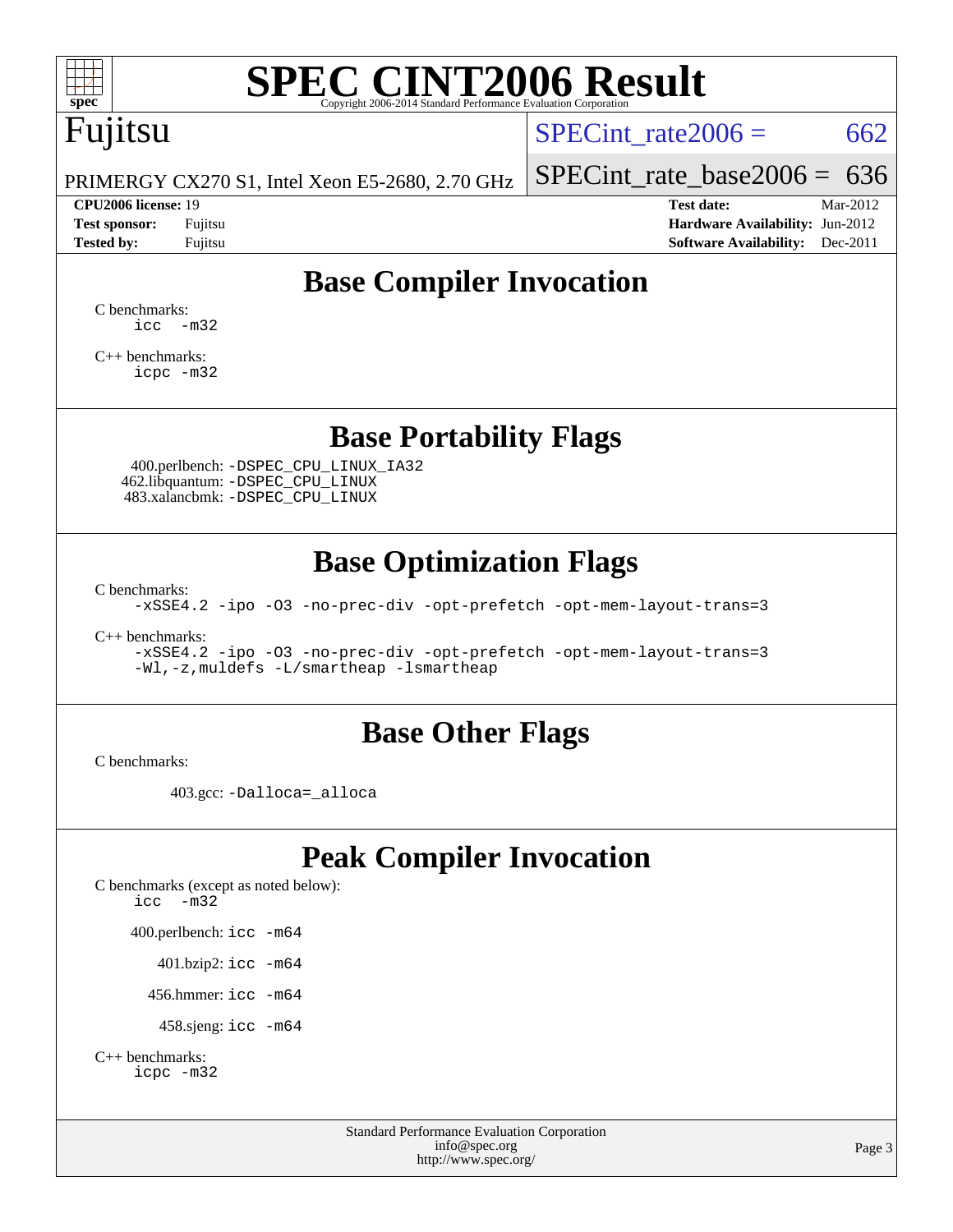

### **[SPEC CINT2006 Result](http://www.spec.org/auto/cpu2006/Docs/result-fields.html#SPECCINT2006Result)** Copyright 2006-2014 Standard Performance Evaluation C

# Fujitsu

SPECint rate  $2006 = 662$ 

PRIMERGY CX270 S1, Intel Xeon E5-2680, 2.70 GHz

**[Tested by:](http://www.spec.org/auto/cpu2006/Docs/result-fields.html#Testedby)** Fujitsu **Fugital Example 2011 [Software Availability:](http://www.spec.org/auto/cpu2006/Docs/result-fields.html#SoftwareAvailability)** Dec-2011

SPECint rate base  $2006 = 636$ 

**[CPU2006 license:](http://www.spec.org/auto/cpu2006/Docs/result-fields.html#CPU2006license)** 19 **[Test date:](http://www.spec.org/auto/cpu2006/Docs/result-fields.html#Testdate)** Mar-2012 **[Test sponsor:](http://www.spec.org/auto/cpu2006/Docs/result-fields.html#Testsponsor)** Fujitsu **[Hardware Availability:](http://www.spec.org/auto/cpu2006/Docs/result-fields.html#HardwareAvailability)** Jun-2012

# **[Peak Portability Flags](http://www.spec.org/auto/cpu2006/Docs/result-fields.html#PeakPortabilityFlags)**

 400.perlbench: [-DSPEC\\_CPU\\_LP64](http://www.spec.org/cpu2006/results/res2012q3/cpu2006-20120620-23106.flags.html#b400.perlbench_peakCPORTABILITY_DSPEC_CPU_LP64) [-DSPEC\\_CPU\\_LINUX\\_X64](http://www.spec.org/cpu2006/results/res2012q3/cpu2006-20120620-23106.flags.html#b400.perlbench_peakCPORTABILITY_DSPEC_CPU_LINUX_X64) 401.bzip2: [-DSPEC\\_CPU\\_LP64](http://www.spec.org/cpu2006/results/res2012q3/cpu2006-20120620-23106.flags.html#suite_peakCPORTABILITY401_bzip2_DSPEC_CPU_LP64) 456.hmmer: [-DSPEC\\_CPU\\_LP64](http://www.spec.org/cpu2006/results/res2012q3/cpu2006-20120620-23106.flags.html#suite_peakCPORTABILITY456_hmmer_DSPEC_CPU_LP64) 458.sjeng: [-DSPEC\\_CPU\\_LP64](http://www.spec.org/cpu2006/results/res2012q3/cpu2006-20120620-23106.flags.html#suite_peakCPORTABILITY458_sjeng_DSPEC_CPU_LP64) 462.libquantum: [-DSPEC\\_CPU\\_LINUX](http://www.spec.org/cpu2006/results/res2012q3/cpu2006-20120620-23106.flags.html#b462.libquantum_peakCPORTABILITY_DSPEC_CPU_LINUX) 483.xalancbmk: [-DSPEC\\_CPU\\_LINUX](http://www.spec.org/cpu2006/results/res2012q3/cpu2006-20120620-23106.flags.html#b483.xalancbmk_peakCXXPORTABILITY_DSPEC_CPU_LINUX)

# **[Peak Optimization Flags](http://www.spec.org/auto/cpu2006/Docs/result-fields.html#PeakOptimizationFlags)**

[C benchmarks](http://www.spec.org/auto/cpu2006/Docs/result-fields.html#Cbenchmarks):

 400.perlbench: [-xSSE4.2](http://www.spec.org/cpu2006/results/res2012q3/cpu2006-20120620-23106.flags.html#user_peakPASS2_CFLAGSPASS2_LDCFLAGS400_perlbench_f-xSSE42_f91528193cf0b216347adb8b939d4107)(pass 2) [-prof-gen](http://www.spec.org/cpu2006/results/res2012q3/cpu2006-20120620-23106.flags.html#user_peakPASS1_CFLAGSPASS1_LDCFLAGS400_perlbench_prof_gen_e43856698f6ca7b7e442dfd80e94a8fc)(pass 1) [-ipo](http://www.spec.org/cpu2006/results/res2012q3/cpu2006-20120620-23106.flags.html#user_peakPASS2_CFLAGSPASS2_LDCFLAGS400_perlbench_f-ipo)(pass 2) [-O3](http://www.spec.org/cpu2006/results/res2012q3/cpu2006-20120620-23106.flags.html#user_peakPASS2_CFLAGSPASS2_LDCFLAGS400_perlbench_f-O3)(pass 2) [-no-prec-div](http://www.spec.org/cpu2006/results/res2012q3/cpu2006-20120620-23106.flags.html#user_peakPASS2_CFLAGSPASS2_LDCFLAGS400_perlbench_f-no-prec-div)(pass 2) [-prof-use](http://www.spec.org/cpu2006/results/res2012q3/cpu2006-20120620-23106.flags.html#user_peakPASS2_CFLAGSPASS2_LDCFLAGS400_perlbench_prof_use_bccf7792157ff70d64e32fe3e1250b55)(pass 2) [-auto-ilp32](http://www.spec.org/cpu2006/results/res2012q3/cpu2006-20120620-23106.flags.html#user_peakCOPTIMIZE400_perlbench_f-auto-ilp32)  $401.bzip2: -xSSE4.2(pass 2) -prof-qen(pass 1) -ipo(pass 2)$  $401.bzip2: -xSSE4.2(pass 2) -prof-qen(pass 1) -ipo(pass 2)$  $401.bzip2: -xSSE4.2(pass 2) -prof-qen(pass 1) -ipo(pass 2)$  $401.bzip2: -xSSE4.2(pass 2) -prof-qen(pass 1) -ipo(pass 2)$  $401.bzip2: -xSSE4.2(pass 2) -prof-qen(pass 1) -ipo(pass 2)$ [-O3](http://www.spec.org/cpu2006/results/res2012q3/cpu2006-20120620-23106.flags.html#user_peakPASS2_CFLAGSPASS2_LDCFLAGS401_bzip2_f-O3)(pass 2) [-no-prec-div](http://www.spec.org/cpu2006/results/res2012q3/cpu2006-20120620-23106.flags.html#user_peakPASS2_CFLAGSPASS2_LDCFLAGS401_bzip2_f-no-prec-div)(pass 2) [-prof-use](http://www.spec.org/cpu2006/results/res2012q3/cpu2006-20120620-23106.flags.html#user_peakPASS2_CFLAGSPASS2_LDCFLAGS401_bzip2_prof_use_bccf7792157ff70d64e32fe3e1250b55)(pass 2) [-opt-prefetch](http://www.spec.org/cpu2006/results/res2012q3/cpu2006-20120620-23106.flags.html#user_peakCOPTIMIZE401_bzip2_f-opt-prefetch) [-auto-ilp32](http://www.spec.org/cpu2006/results/res2012q3/cpu2006-20120620-23106.flags.html#user_peakCOPTIMIZE401_bzip2_f-auto-ilp32) [-ansi-alias](http://www.spec.org/cpu2006/results/res2012q3/cpu2006-20120620-23106.flags.html#user_peakCOPTIMIZE401_bzip2_f-ansi-alias)  $403.\text{sec: basepeak}$  = yes 429.mcf: basepeak = yes 445.gobmk: [-xSSE4.2](http://www.spec.org/cpu2006/results/res2012q3/cpu2006-20120620-23106.flags.html#user_peakPASS2_CFLAGSPASS2_LDCFLAGS445_gobmk_f-xSSE42_f91528193cf0b216347adb8b939d4107)(pass 2) [-prof-gen](http://www.spec.org/cpu2006/results/res2012q3/cpu2006-20120620-23106.flags.html#user_peakPASS1_CFLAGSPASS1_LDCFLAGS445_gobmk_prof_gen_e43856698f6ca7b7e442dfd80e94a8fc)(pass 1) [-prof-use](http://www.spec.org/cpu2006/results/res2012q3/cpu2006-20120620-23106.flags.html#user_peakPASS2_CFLAGSPASS2_LDCFLAGS445_gobmk_prof_use_bccf7792157ff70d64e32fe3e1250b55)(pass 2) [-ansi-alias](http://www.spec.org/cpu2006/results/res2012q3/cpu2006-20120620-23106.flags.html#user_peakCOPTIMIZE445_gobmk_f-ansi-alias) [-opt-mem-layout-trans=3](http://www.spec.org/cpu2006/results/res2012q3/cpu2006-20120620-23106.flags.html#user_peakCOPTIMIZE445_gobmk_f-opt-mem-layout-trans_a7b82ad4bd7abf52556d4961a2ae94d5) 456.hmmer: [-xSSE4.2](http://www.spec.org/cpu2006/results/res2012q3/cpu2006-20120620-23106.flags.html#user_peakCOPTIMIZE456_hmmer_f-xSSE42_f91528193cf0b216347adb8b939d4107) [-ipo](http://www.spec.org/cpu2006/results/res2012q3/cpu2006-20120620-23106.flags.html#user_peakCOPTIMIZE456_hmmer_f-ipo) [-O3](http://www.spec.org/cpu2006/results/res2012q3/cpu2006-20120620-23106.flags.html#user_peakCOPTIMIZE456_hmmer_f-O3) [-no-prec-div](http://www.spec.org/cpu2006/results/res2012q3/cpu2006-20120620-23106.flags.html#user_peakCOPTIMIZE456_hmmer_f-no-prec-div) [-unroll2](http://www.spec.org/cpu2006/results/res2012q3/cpu2006-20120620-23106.flags.html#user_peakCOPTIMIZE456_hmmer_f-unroll_784dae83bebfb236979b41d2422d7ec2) [-auto-ilp32](http://www.spec.org/cpu2006/results/res2012q3/cpu2006-20120620-23106.flags.html#user_peakCOPTIMIZE456_hmmer_f-auto-ilp32) 458.sjeng: [-xSSE4.2](http://www.spec.org/cpu2006/results/res2012q3/cpu2006-20120620-23106.flags.html#user_peakPASS2_CFLAGSPASS2_LDCFLAGS458_sjeng_f-xSSE42_f91528193cf0b216347adb8b939d4107)(pass 2) [-prof-gen](http://www.spec.org/cpu2006/results/res2012q3/cpu2006-20120620-23106.flags.html#user_peakPASS1_CFLAGSPASS1_LDCFLAGS458_sjeng_prof_gen_e43856698f6ca7b7e442dfd80e94a8fc)(pass 1) [-ipo](http://www.spec.org/cpu2006/results/res2012q3/cpu2006-20120620-23106.flags.html#user_peakPASS2_CFLAGSPASS2_LDCFLAGS458_sjeng_f-ipo)(pass 2) [-O3](http://www.spec.org/cpu2006/results/res2012q3/cpu2006-20120620-23106.flags.html#user_peakPASS2_CFLAGSPASS2_LDCFLAGS458_sjeng_f-O3)(pass 2) [-no-prec-div](http://www.spec.org/cpu2006/results/res2012q3/cpu2006-20120620-23106.flags.html#user_peakPASS2_CFLAGSPASS2_LDCFLAGS458_sjeng_f-no-prec-div)(pass 2) [-prof-use](http://www.spec.org/cpu2006/results/res2012q3/cpu2006-20120620-23106.flags.html#user_peakPASS2_CFLAGSPASS2_LDCFLAGS458_sjeng_prof_use_bccf7792157ff70d64e32fe3e1250b55)(pass 2) [-unroll4](http://www.spec.org/cpu2006/results/res2012q3/cpu2006-20120620-23106.flags.html#user_peakCOPTIMIZE458_sjeng_f-unroll_4e5e4ed65b7fd20bdcd365bec371b81f) [-auto-ilp32](http://www.spec.org/cpu2006/results/res2012q3/cpu2006-20120620-23106.flags.html#user_peakCOPTIMIZE458_sjeng_f-auto-ilp32)  $462$ .libquantum: basepeak = yes 464.h264ref: [-xSSE4.2](http://www.spec.org/cpu2006/results/res2012q3/cpu2006-20120620-23106.flags.html#user_peakPASS2_CFLAGSPASS2_LDCFLAGS464_h264ref_f-xSSE42_f91528193cf0b216347adb8b939d4107)(pass 2) [-prof-gen](http://www.spec.org/cpu2006/results/res2012q3/cpu2006-20120620-23106.flags.html#user_peakPASS1_CFLAGSPASS1_LDCFLAGS464_h264ref_prof_gen_e43856698f6ca7b7e442dfd80e94a8fc)(pass 1) [-ipo](http://www.spec.org/cpu2006/results/res2012q3/cpu2006-20120620-23106.flags.html#user_peakPASS2_CFLAGSPASS2_LDCFLAGS464_h264ref_f-ipo)(pass 2) [-O3](http://www.spec.org/cpu2006/results/res2012q3/cpu2006-20120620-23106.flags.html#user_peakPASS2_CFLAGSPASS2_LDCFLAGS464_h264ref_f-O3)(pass 2) [-no-prec-div](http://www.spec.org/cpu2006/results/res2012q3/cpu2006-20120620-23106.flags.html#user_peakPASS2_CFLAGSPASS2_LDCFLAGS464_h264ref_f-no-prec-div)(pass 2) [-prof-use](http://www.spec.org/cpu2006/results/res2012q3/cpu2006-20120620-23106.flags.html#user_peakPASS2_CFLAGSPASS2_LDCFLAGS464_h264ref_prof_use_bccf7792157ff70d64e32fe3e1250b55)(pass 2) [-unroll2](http://www.spec.org/cpu2006/results/res2012q3/cpu2006-20120620-23106.flags.html#user_peakCOPTIMIZE464_h264ref_f-unroll_784dae83bebfb236979b41d2422d7ec2) [-ansi-alias](http://www.spec.org/cpu2006/results/res2012q3/cpu2006-20120620-23106.flags.html#user_peakCOPTIMIZE464_h264ref_f-ansi-alias) [C++ benchmarks:](http://www.spec.org/auto/cpu2006/Docs/result-fields.html#CXXbenchmarks)

 471.omnetpp: [-xSSE4.2](http://www.spec.org/cpu2006/results/res2012q3/cpu2006-20120620-23106.flags.html#user_peakPASS2_CXXFLAGSPASS2_LDCXXFLAGS471_omnetpp_f-xSSE42_f91528193cf0b216347adb8b939d4107)(pass 2) [-prof-gen](http://www.spec.org/cpu2006/results/res2012q3/cpu2006-20120620-23106.flags.html#user_peakPASS1_CXXFLAGSPASS1_LDCXXFLAGS471_omnetpp_prof_gen_e43856698f6ca7b7e442dfd80e94a8fc)(pass 1) [-ipo](http://www.spec.org/cpu2006/results/res2012q3/cpu2006-20120620-23106.flags.html#user_peakPASS2_CXXFLAGSPASS2_LDCXXFLAGS471_omnetpp_f-ipo)(pass 2) [-O3](http://www.spec.org/cpu2006/results/res2012q3/cpu2006-20120620-23106.flags.html#user_peakPASS2_CXXFLAGSPASS2_LDCXXFLAGS471_omnetpp_f-O3)(pass 2) [-no-prec-div](http://www.spec.org/cpu2006/results/res2012q3/cpu2006-20120620-23106.flags.html#user_peakPASS2_CXXFLAGSPASS2_LDCXXFLAGS471_omnetpp_f-no-prec-div)(pass 2) [-prof-use](http://www.spec.org/cpu2006/results/res2012q3/cpu2006-20120620-23106.flags.html#user_peakPASS2_CXXFLAGSPASS2_LDCXXFLAGS471_omnetpp_prof_use_bccf7792157ff70d64e32fe3e1250b55)(pass 2) [-ansi-alias](http://www.spec.org/cpu2006/results/res2012q3/cpu2006-20120620-23106.flags.html#user_peakCXXOPTIMIZE471_omnetpp_f-ansi-alias) [-opt-ra-region-strategy=block](http://www.spec.org/cpu2006/results/res2012q3/cpu2006-20120620-23106.flags.html#user_peakCXXOPTIMIZE471_omnetpp_f-opt-ra-region-strategy_a0a37c372d03933b2a18d4af463c1f69) [-Wl,-z,muldefs](http://www.spec.org/cpu2006/results/res2012q3/cpu2006-20120620-23106.flags.html#user_peakEXTRA_LDFLAGS471_omnetpp_link_force_multiple1_74079c344b956b9658436fd1b6dd3a8a) [-L/smartheap -lsmartheap](http://www.spec.org/cpu2006/results/res2012q3/cpu2006-20120620-23106.flags.html#user_peakEXTRA_LIBS471_omnetpp_SmartHeap_7c9e394a5779e1a7fec7c221e123830c)

473.astar: basepeak = yes

Continued on next page

Standard Performance Evaluation Corporation [info@spec.org](mailto:info@spec.org) <http://www.spec.org/>